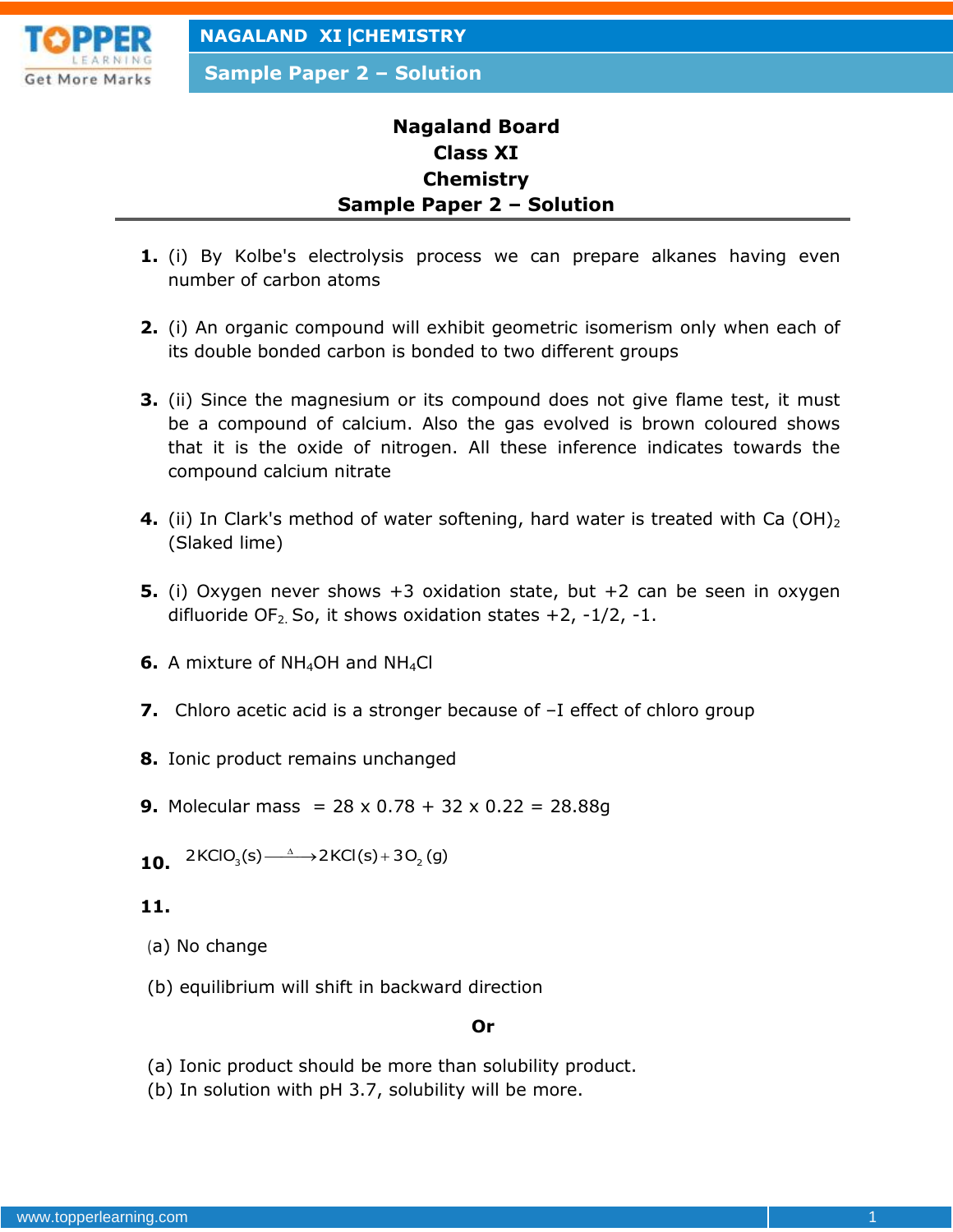

**Sample Paper 2 – Solution**

**12.** Taj Mahal is made of marble which is  $CaCO<sub>3</sub>$ . Acid rain contains  $H<sub>2</sub>SO<sub>4</sub>$ which reacts with marble making it pitted and mechanically weak

# **Or**

Hybridisation of B is  $sp^2$  and N is  $sp^3$ .

After formation of new complex, hybridization of B changes from  $sp^2$  to  $sp^3$ while that of N remains same.

### **13.**

- (a) 4 bond pairs and 2 lone pairs, shape: square planar
- (b) 3 bond pairs and 2 lone pairs, shape: T shaped.

# **14.**

- (a)Temperature at which a real gas behaves as an ideal gas over a considerable range of pressure is called Boyle's temperature.
- (b) Dipole dipole interaction
- **15.** Oxidation half reaction:

 $C_2H_5OH \rightarrow CH_3COOH + 4e^-$ Balance charge using  $H^+$ ,  $H_2O$  $C_2H_5OH + H_2O \rightarrow CH_3COOH + 4e^- + 4H^+$ Reduction half reaction  $MnO_4 + 5 e^- \rightarrow Mn^{2+}$ Balance charge using  $H^+$ ,  $H_2O$  $MnO_4$  + 5 e + 8H<sup>+</sup>  $\rightarrow$  Mn<sup>2+</sup> +4H<sub>2</sub>O Multiply oxidation half reaction by 5 and reduction half reaction by 4 and add  $5C_2H_5OH + 4MnO_4 + 12H^+ \rightarrow 4 Mn<sup>2+</sup> + 5CH_3COOH + 11H_2O$ → CH<sub>3</sub>COOH + 4e<sup>-</sup><br>
charge using H<sup>+</sup>, H<sub>2</sub>O<br>
+ H<sub>2</sub>O → CH<sub>3</sub>COOH + 4e + 4H<sup>+</sup><br>
n half reaction<br>
5 e<sup>2</sup> → Mn<sup>2+</sup><br>
charge using H<sup>+</sup>, H<sub>2</sub>O<br>
5 e<sup>2</sup> + 8H<sup>+</sup> → Mn<sup>2+</sup> + 4H<sub>2</sub>O<br>
oxidation half reaction by 5 and reduction ha

### **16.**

(a)  $6.022 \times 10^{23}$  atoms of oxygen weigh 16g Therefore, Mass of one atom =  $16 / (6.022 \times 10^{23})$  $= 2.657 \times 10^{-23}$ 

(b) 1 atom of He

### **Or**

Molar mass of CuFeS<sub>2</sub> = 63.5 + 55.8 +(2 x 32)=183.3 gm mole<sup>-1</sup><br>Mass percentage of Cu =<br> $\frac{63.5}{183.3}$  x 100=34.64% Mass percentage of  $Cu =$ Molar mass of CuFeS<sub>2</sub> = 63.5 + 55.8 +(2 x 32)=183.3 gm mole<sup>-1</sup><br>Mass percentage of Cu =<br> $\frac{63.5}{183.3}$  x 100 = 34.64% Molar mass or CuFeS<sub>2</sub> = 63.5 + 55.8 +(2 x 32)=183.3 gm mole 4<br>Mass percentage of Cu =<br> $\frac{63.5}{183.3}$  x 100=34.64%

$$
\frac{63.5}{183.3} \times 100 = 34.64\%
$$

Mass percentage of  $Fe =$ 

183.3  
Mass percentage of Fe =  

$$
\frac{55.8}{183.3} \times 100 = 30.44\%
$$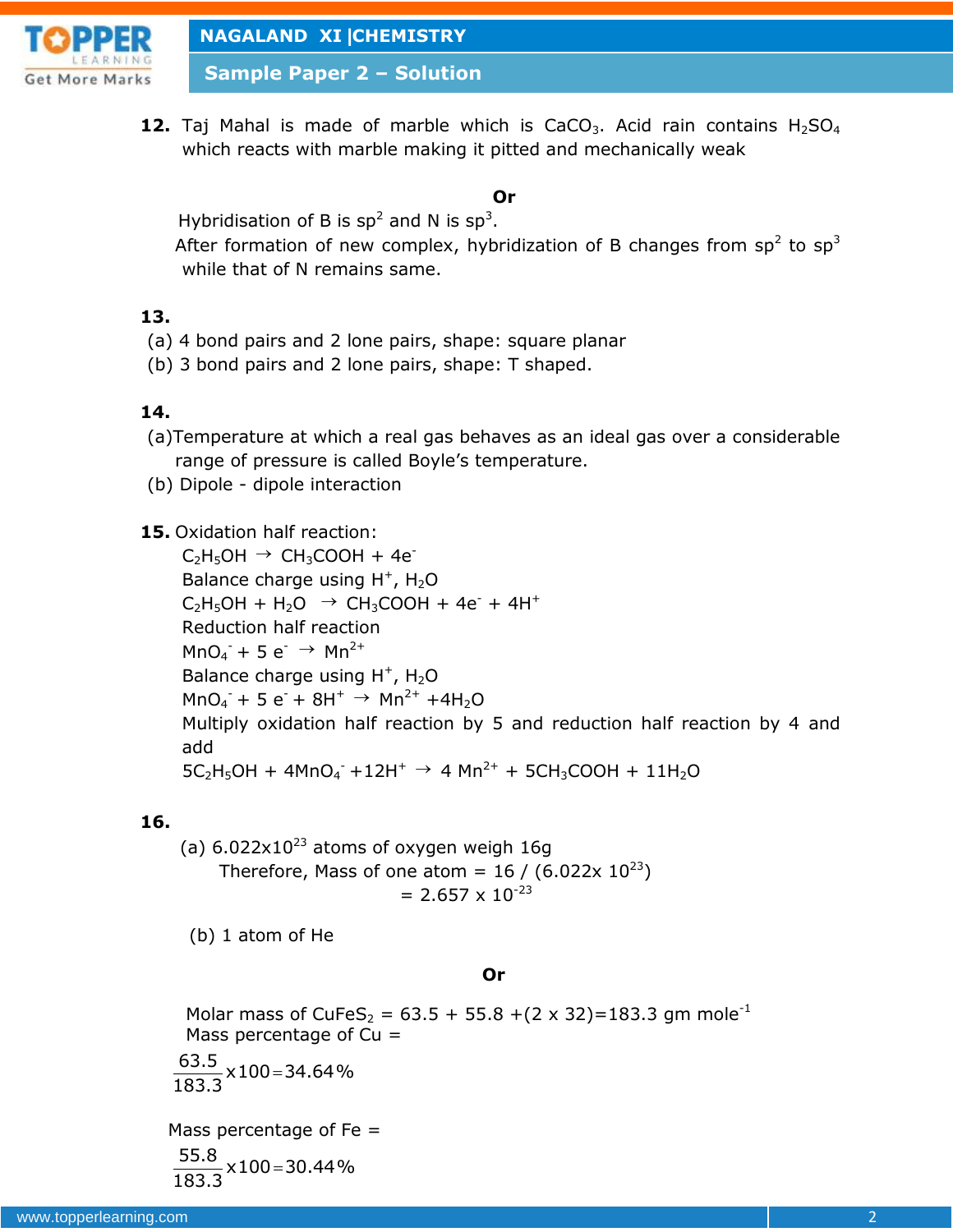

**Sample Paper 2 – Solution**

```
Mass percentage of S =tage of S =<br>=34.92%
 Sample Paper 2 – Solution<br>
ass percentage of S =<br>
\frac{64}{83.3} \times 100 = 34.92\%Mass percentage of S = \frac{64}{183.3} \times 100 = 34.92\%
```
# **17.**

- (a)After the loss of one electron, Na attains the configuration of a noble gas which is highly stable. Mg after loss of 1 electron becomes  $3s<sup>1</sup>$  which is not so stable.Thus, the second ionization enthalpy of Na is higher than Mg. these percentage of S =<br>
Mass percentage of S =<br>  $\frac{G_4}{1000}$  x100=34.92%<br>
17.<br>
(a)Mhs is highly stable. Mg after loss of 1 electron becomes 3s' which is not so<br>
which is highly stable. Mg after loss of 1 electron becom
	- (b)  $0 < N < P$
	- (c)  $(n-1)d^{1-10}$  ns<sup>0-2</sup>

```
18. NaOH + HCl \rightarrow NaCl + H<sub>2</sub>O
```
Let the volume of NaOH neutralized by given  $HCl=V_1mL$ NaOH HCl

 $M_1V_1 = M_2V_2$ 

 $1.0 V_1$  2.0 X 200

 $V_1 = 400$  mL

Moles of NaOH used =  $400 \times 1.0 \times 10^{-3}$ 

```
M = n \times 1000/v_1
```
 $1 = n \times 1000/400$ 

 $n= 0.4$  moles

No. of moles of NaCl produced = No. of moles of NaOH

Mass of NaCl =  $0.4 \times 58.5 = 23.4g$ 

# **19.**

(a) NaCl is more ionic. I being a bigger anion has high polarisablity and has more covalent character.

(b) C<sub>2</sub> (12 e<sup>2</sup>) - 
$$
\sigma
$$
 1s<sup>2</sup>  $\sigma$ <sup>\*</sup> 1s<sup>2</sup>  $\sigma$ 2s<sup>2</sup>  $\sigma$ <sup>\*</sup> 2s<sup>2</sup> ( $\pi$ 2p<sub>x</sub><sup>2</sup> =  $\pi$ 2p<sub>y</sub><sup>2</sup>)

Diamagnetic

(c) Water molecules are associated by intermolecular H-bonding hence is liquid at room temperature.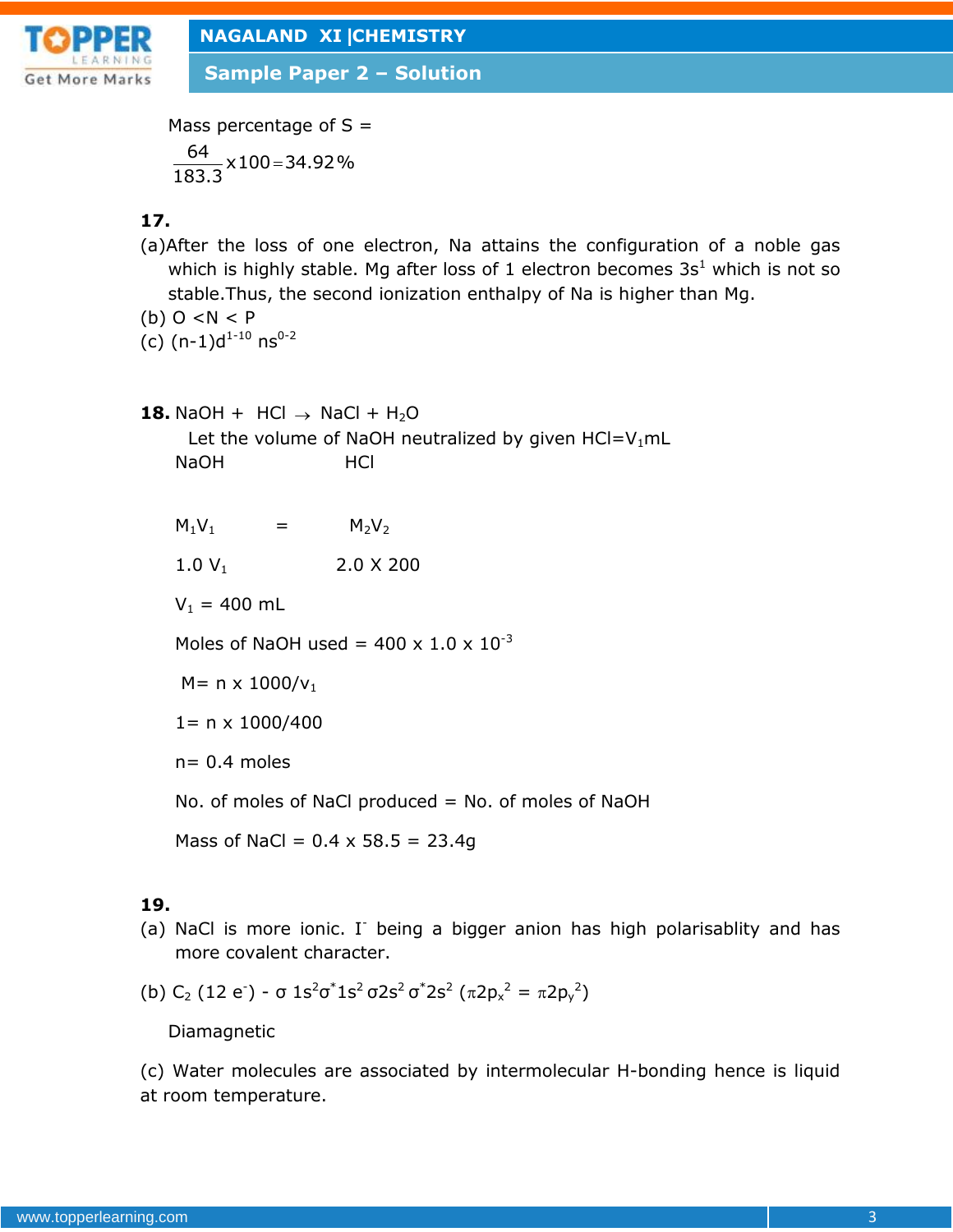

**Sample Paper 2 – Solution**

**20.** Let initial conc. of  $B = a$  mol  $L^{-1}$ 

 $A + B$   $\qquad \qquad \longrightarrow \qquad C + D$ 

Initial conc.

2a a 0 0

At Equilibrium

 $(2a-x)$   $(a-x)$  x x  $x^2$  $K_c =$  ---------------- $(2a-x)(a-x)$ At equilibrium,  $[C] = 3[B]$  $x=3(a-x)$  $x=3a/4$  $(3a/4)^2$  $K_c =$  ---------------- $[(2a-3a)/4]$   $[(a-3a)/4] = 1.8$ 

**Or**

(a)  $n=3$ ,  $l = 1$ ,  $m_l = -1$ ,  $m_s = -1/2$ 

(b)Magnetic Quantum number

(c) 12 electrons

**21.** Perlon is Nylon-6. It is prepared from cyclohexane. Cyclohexane on oxidation gives cyclohexanone which forms cyclohexanone-oxime on treatment with NH<sub>2</sub>OH.

The oxime on Beckmann rearrangement forms caprolactum. This on hydrolysis with trace of water forms Nylon-6.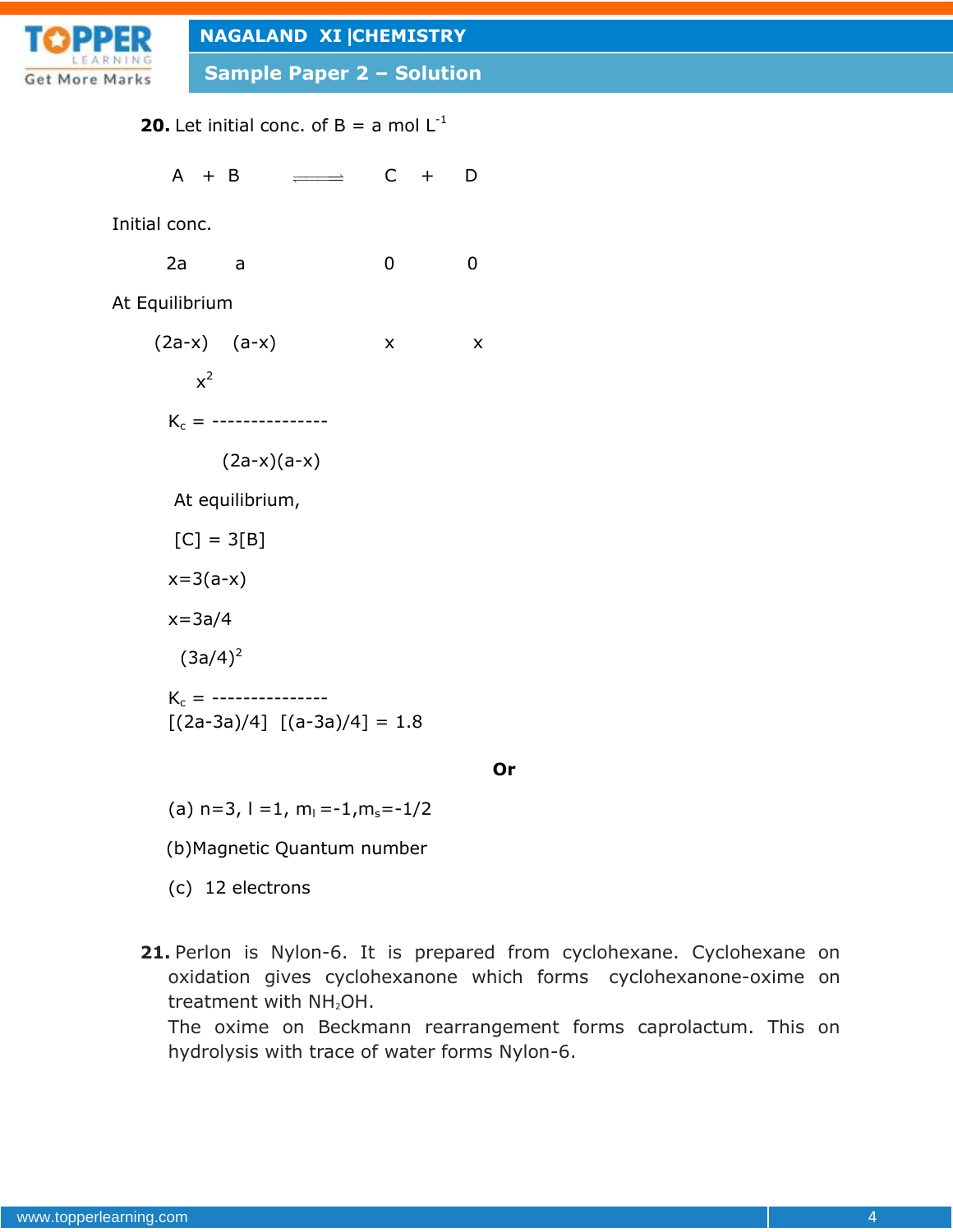

**Sample Paper 2 – Solution**



#### **22.**

(i) Antacids: These are substances used to counteract or neutralise gastric acids and relieve the discomfort caused by gastric acidity. For example: sodium bicarbonate, milk of magensia.

(ii) Disinfectants: These are substances that are applied to non-living objects to destroy micro-organisms that are living on the objects. For example: isopropyl alcohol.

(iii) Enzymes: These are proteins that catalyze i.e, increase the rate of chemical reactions. For example: lactase is the enzyme that cleaves lactose.

**23.** Analgesic medicines are those medicines which reduce or abolish pain causing impairment of consciousness, mental confusion, incoordination or paralysis or some other disturbances of nervous system. These are classified as follows:

(i) Non-narcotic (non-addictive) analgesics: These drugs are effective in relieving skeletal pain such as that due to arthritis and preventing platelet coagulation.

(ii) Narcotic drugs: These analgesics are chiefly used for the relief of severe pain like postoperative pain, cardiac pain and pains of terminal cancer, and in child birth.

# **24.**

(i) Benzene ring in aromatic amines is highly activated. This is due to the displacement of lone pair of nitrogen towards the ring, which results in the increase in the electron density on the ring. This facilitates the electrophilic attack on the ring.

(ii) In  $CH<sub>3</sub>CONH<sub>2</sub>$ , the lone pair of electrons on nitrogen atom is involved in resonance with the carbonyl group. So the electron pair of nitrogen is not easily available for protonation. Hence  $CH<sub>3</sub>CONH<sub>2</sub>$  is a weaker base than  $CH<sub>3</sub>CH<sub>2</sub>NH<sub>2</sub>$ .

(iii) Nitro compounds are polar compounds whereas hydrocarbons are nonpolar. Due to their polarity, nitro compounds have higher boiling points than the hydrocarbons having almost same molecular mass.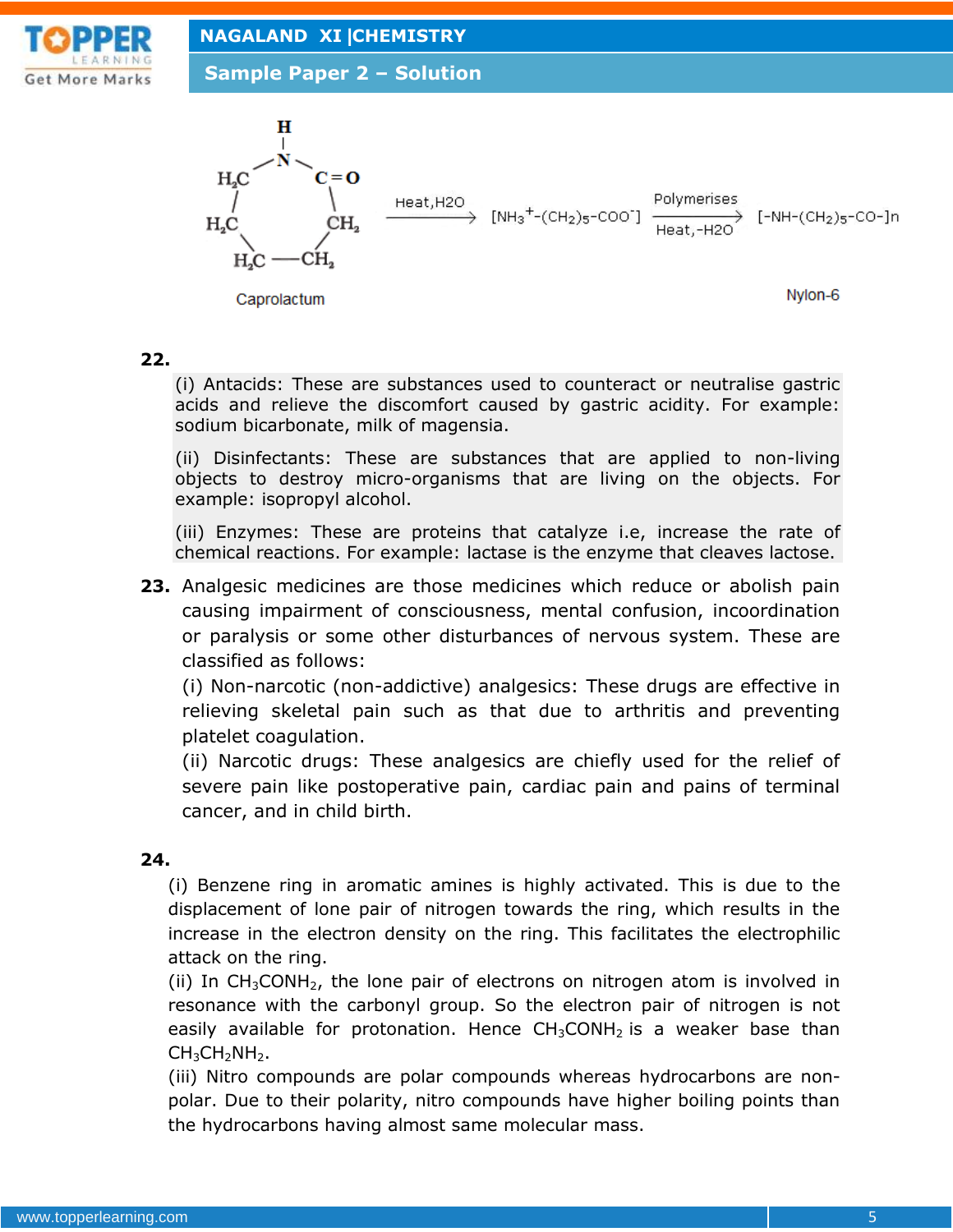

**Sample Paper 2 – Solution**

# **25.**

(i) Propanal and propanone can be distinguished by Tollen's test. Propanal will form the silver mirror. Thus propanal gives this test but propanone (Ketones) do not respond to this test.

 $RCHO + 2[Ag(NH<sub>3</sub>)<sub>2</sub>]<sup>+</sup> + 3OH^- \rightarrow RCOO^- + 2Ag + 2H<sub>2</sub>O + 4NH<sub>3</sub>$ 

Silver mirror

(ii) Methyl acetate and ethyl acetate can be distinguished by the iodoform test.When ethyl acetate is boiled with excess of NaOH, ethyl alcohol and sodium acetate is formed. When this alkaline solution is heated with  $I<sub>2</sub>$ , yellow precipitate of iodoform is formed.

 $CH_3COOCH_2CH_3$  + NaOH $\xrightarrow{Boid}$  CH<sub>3</sub>COONa + CH<sub>3</sub>CH<sub>2</sub>OH Sodium acetate Ethyl alcohol Ethyl acetate  $CH_3CH_2OH + 4I_2 + 6NaOH \xrightarrow{\Delta} CHI_3 + 5NaI + HCOONa + 5H_2O$ Ethyl alcohol Iodoform

On hydrolysis, methyl acetate gives methyl alcohol that does not respond to the iodoform test.

+ NaOH - Boil > CH<sub>2</sub>COONa CH<sub>2</sub>COOCH<sub>2</sub>  $+$  CH<sub>2</sub>OH Methyl acetate Sodium acetate Methyl alcohol

> $CH_2OH \xrightarrow{I_2/NaOH/\Delta} No$  yellow ppt. of iodoform Methanol

(iii) Benzaldehyde and benzoic acid can be distinguished by the NaHCO<sub>3</sub> test. Being an acid, benzoic acid responds to this test, but benzaldehyde does not.

Benzoic acid reacts with sodium bicarbonate to liberate  $CO<sub>2</sub>$ .

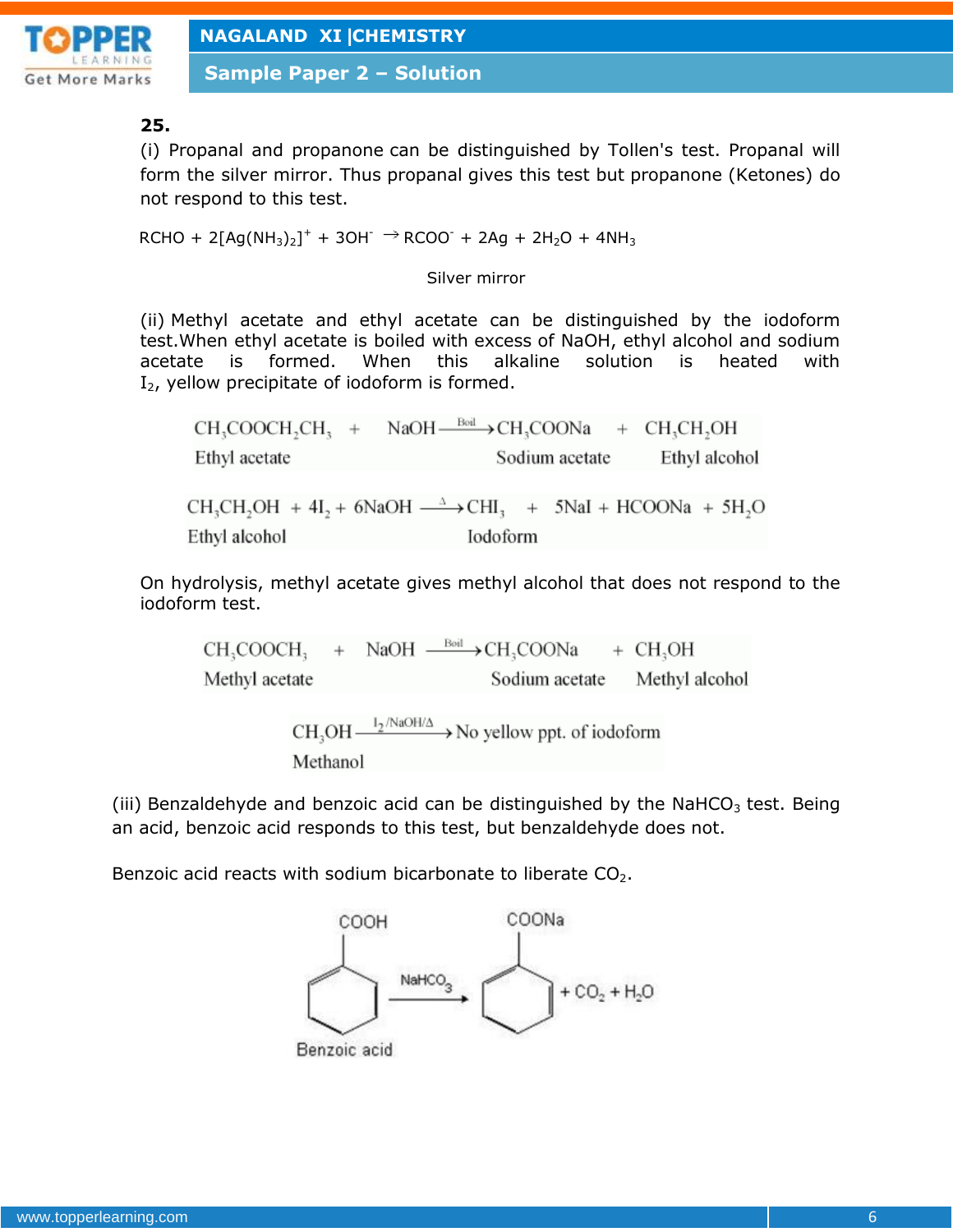

**Sample Paper 2 – Solution**

# **26.**

(i)As an antiseptic and disinfectant in soaps and lotions.

(ii) In the manufacture of drugs like aspirin, salol, salicyclic acid, phenacetin etc.

(iii)In the manufacture of bakelite which is used in the manufacture of electrical goods like switches, plugs etc.

(iv) In the manufacture of picric acid used in making explosives and dyeing silk and wool.

(v) In the manufacture of azo dyes.

(vi)As a preservative for ink.

**Or**

Phenoxide is better stabilized than phenol as it carries only a negative charge and phenol has a strong tendency to form more stable phenoxide ion by the release of proton.



But, in case of alcohol both the alcohol molecule and the alkoxide ion are represented by one structure each and there is no resonance.

Also the alkoxide ion due to presence of a formal negative charge has greater energy and is less stable than the alcohol molecule.Thus alcohol have negligible tendency to form less stable alkoxide ion by releasing a proton.

Thus Phenols are stronger acids than alcohol because in case of phenol the phenoxide ion left after the release of a proton is stabilized by resonance.

**27.** In haloalkane, the halogen is attached to *sp<sup>3</sup>* hybridised carbon atom while in case of haloarene it is attached to *sp<sup>2</sup>*hybridised carbon atom. The *sp<sup>2</sup>*hybridized carbon have greater *s*-character than *sp<sup>3</sup>* -hybridised carbon and thus more electronegative and can hold the electron pair of C— X bond more tightly than in haloalkane . The, C—Cl bond length in haloalkane is greater than in haloarene. Since it is difficult to break a shorter bond than a longer bond, therefore, Haloarenes are less reactive than haloalkanes towards nucleophilic substitution reaction.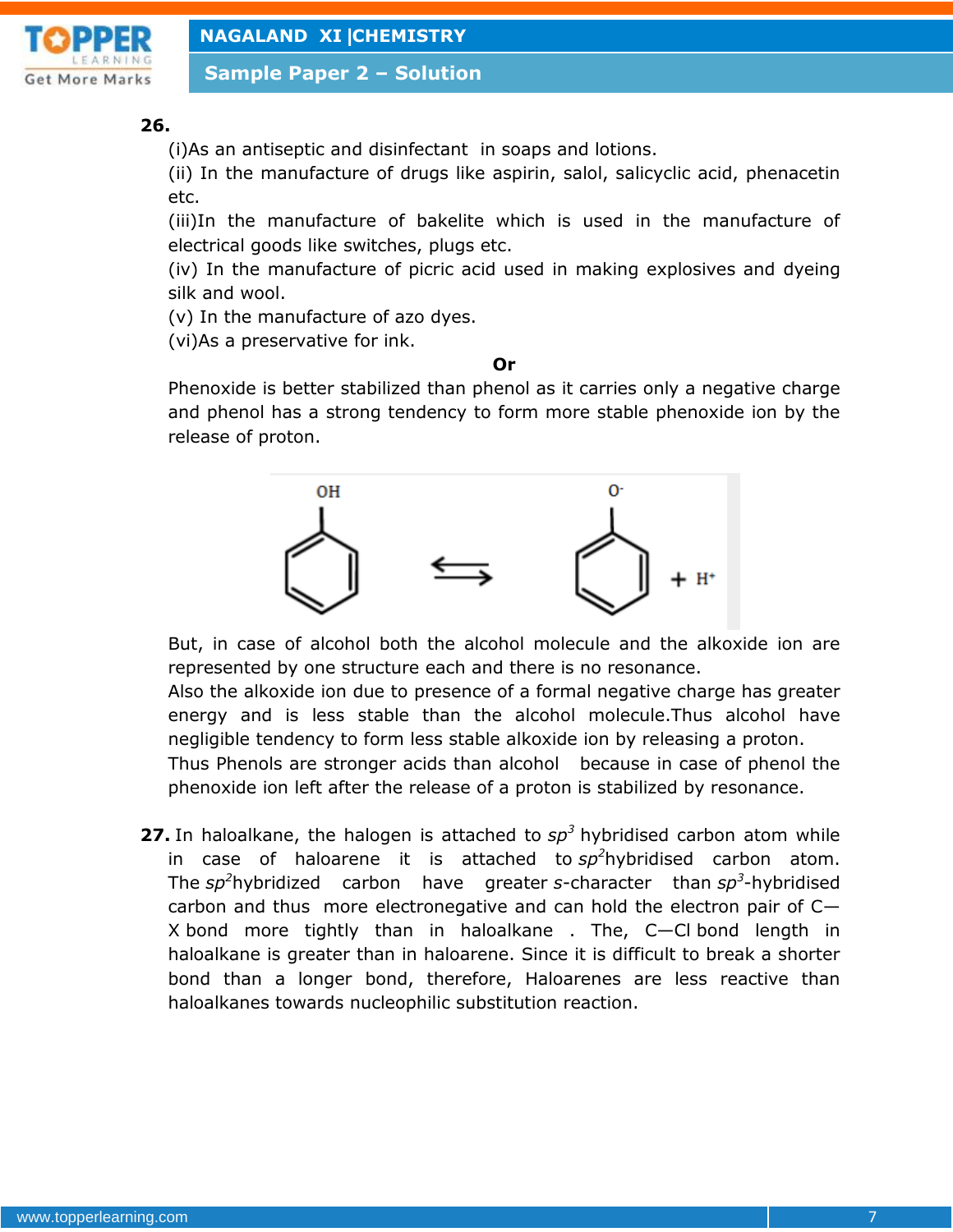



**Sample Paper 2 – Solution**

### **28.**

(a)  $C_6H_{10}(g) + H_2(g) \rightarrow C_6H_{12}(g) = ?$  $C_6H_{12}(g)$ + 90<sub>2</sub>(g)  $\rightarrow$  6CO<sub>2</sub> + 6H<sub>2</sub>O(l) = -3920 kJmol<sup>-1</sup> (equation 1)  $C_6H_{10}(g)$ + 17/2O<sub>2</sub>(g)  $\rightarrow$  6CO<sub>2</sub> + 5H<sub>2</sub>O(l) = -3800 kJmol<sup>-1</sup> (equation 2)  $H_2(g) + 1/2O_2(g) \rightarrow H_2O(l) = -241 \text{ kJmol}^{-1}$  (equation 3) (equation 2)+ (equation 3)- (equation 1) gives the required equation  $C_2H_4(g)$ + H<sub>2</sub>(g)  $\rightarrow$  C<sub>2</sub>H<sub>6</sub>(g) = [(-3800+(-241)]-(-3920)]  $=-121$  kJmol<sup>-1</sup> C<sub>6</sub>H<sub>10</sub>(g) + H<sub>2</sub>(g)  $\rightarrow$  C<sub>6</sub>H<sub>12</sub>(g) =<br>  $\frac{1}{2}(9) + 902(g) \rightarrow 6CO_2 + 6H_2O(l)$ <br>  $\frac{1}{2}(9) + 17/2O_2(g) \rightarrow 6CO_2 + 5H_2O(l)$ <br>  $\frac{1}{2}(9) + 17/2O_2(g) \rightarrow H_2O(l)$  =<br>  $\frac{1}{2}(9) + 12(9) \rightarrow C_2H_6(g)$  = [(-380<br>  $\frac{1}{2}(9) + H_2(g) \rightarrow C_2H_6(g)$ 

(b)Since  $p_{ext} = 0$  work done = 0

 $\Delta H$  for the reaction = Bond enthalpy (c)  $H_2 \rightarrow 2H$ 

 $ΔH = enthalpy of formation of H atom$ Hence, B.E of H-H bond  $= 2x$  enthalpy of formation of H atom  $1/2$  H<sub>2</sub>  $\rightarrow$  H

### **Or**

(a) 
$$
C_2H_4(g) + H_2(g) \rightarrow C_2H_6(g) = ?
$$
  
\n $C_2H_4(g) + 3O_2(g) \rightarrow 2CO_2 + 2H_2O(l) = -1401 \text{ kJmol}^{-1} \text{ (equation 1)}$   
\n $C_2H_6(g) + 7/2O_2(g) \rightarrow 2CO_2 + 3H_2O(l) = -1550 \text{ kJmol}^{-1} \text{ (equation 2)}$   
\n $H_2(g) + 1/2O_2(g) \rightarrow H_2O(l) = -286 \text{ kJmol}^{-1} \text{ (equation 3)}$ 

(equation  $1$ ) + (equation  $3$ ) - (equation  $2$ ) gives the required equation

$$
C_2H_4(g) + H_2(g) \rightarrow C_2H_6(g) = [(-1401 + (-286)] - (-1550)]
$$

 $= -137$  kJmol<sup>-1</sup>

(b) q and w are path functions ∆U is a state function

(c)

(i) positive

(ii) negative

# **29.**

- (a)  $NaBO<sub>2</sub>$  and  $B<sub>2</sub>O<sub>3</sub>$
- (b) C-C bond is stronger than Si-Si bond due to small size of C hence C shows higher catenation.
- $(c)$ Al<sub>2</sub>Br<sub>6</sub> is a covalent compound due to high ionization enthalpy of Al. Therefore